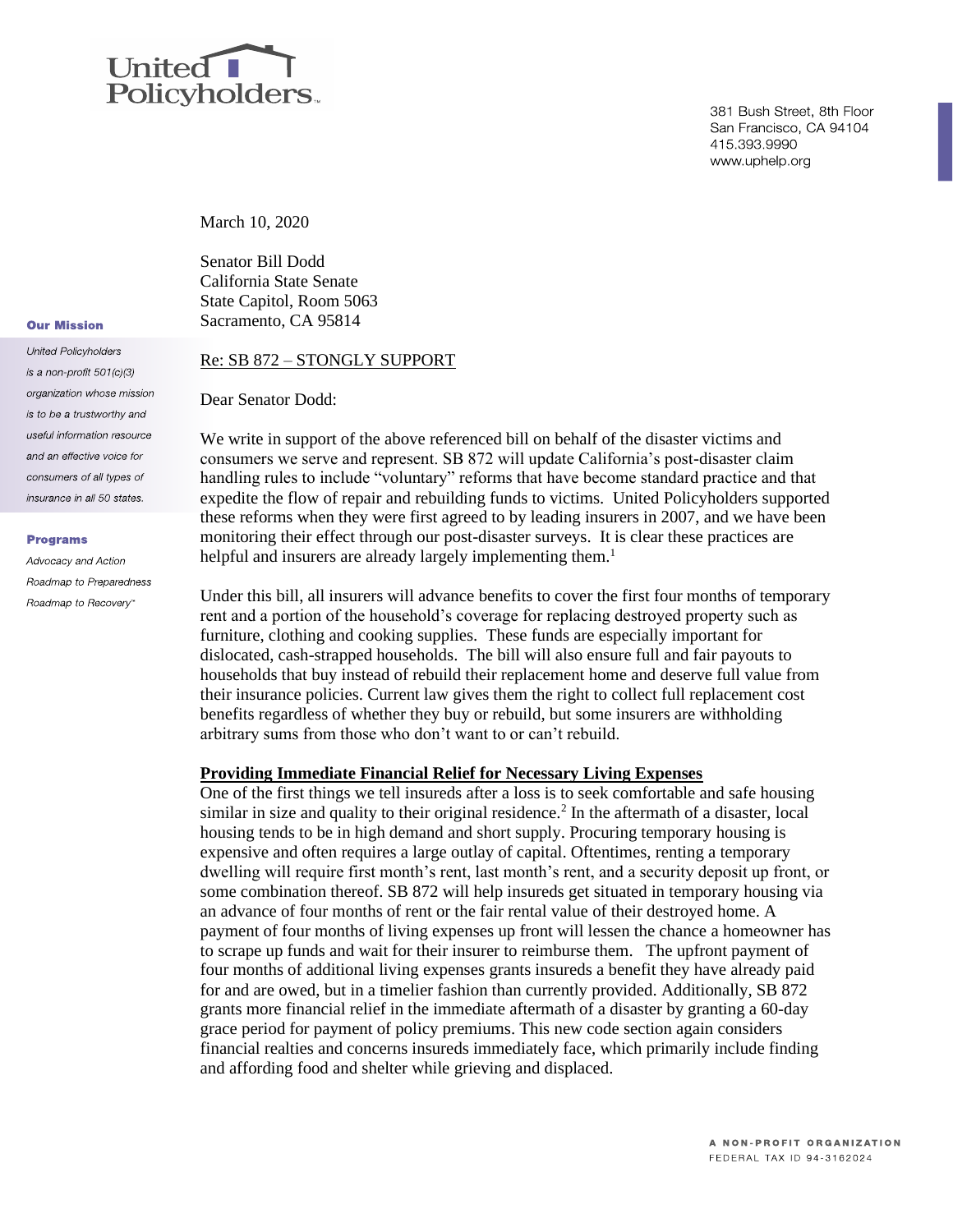# **Providing Immediate Financial Relief to Replace Personal Property Essentials**

Finding adequate housing is only one small step in the recovery marathon. Insureds very quickly realize, if they didn't already anticipate, that one of the next steps after losing a home is to replace necessary personal property.<sup>3</sup> This includes replacing toiletries, medications, cooking supplies, bedding, and clothes, among other immediate needs, as soon as possible. Putting "luxury" personal property aside (i.e. a television), the necessities alone quickly add up to thousands of dollars. SB 872 grants the insured an initial advance payment of no less than 25 percent of the policy limit for personal property without the completion of an inventory. Requiring this advance payment from insurers will be especially beneficial to those insureds who do not have the available financial resources to pay for these necessities themselves, even though they will be reimbursed by insurance proceeds later. This initial payment helps people start replacing personal property and is a practice that many insurers already employ. Submittal of an inventory to collect insurance proceeds is an evidentiary safeguard, but in the context of a total loss, having to pay only a quarter of the personal property limit without an inventory is a small enough portion to eliminate the fear that this provision will be exploited for fraudulent purposes. In many cases, insurers will still require an inventory list before paying out the full personal property limits. This provision in SB 872 codifies an important voluntary claim handling practice that will improve payouts to insureds they that they are entitled to and will not prejudice insurers.

### **Reducing Burdensome Personal Property Inventory Requirements**

As an insured gets deeper into an insurance recovery, various hardships can arise. One of the most challenging and tedious aspects of collecting insurance benefits is completing an itemized, detailed personal property inventory to recover the remaining monies owed. United Policyholders does everything we can to lighten the load of this daunting task. We publish free samples of completed inventories and host free clinics and workshops to help insureds list and value their possessions. We also supply insureds with numerous publications, guides, and tip sheets on completing a personal property inventory.<sup>4</sup> But in a total loss scenario where everything is gone, it is inefficient and punitive for insurers to enforce this laborious requirement.

SB 872 will substantially lighten the load on disaster survivors, in regard to preparing their contents inventories, by prohibiting insurers from requiring the inventory to be on a specific form. As long as the alternative form contains substantially the same information as the insurer generally requires, they must accept it. Further, SB 872 grants insureds more flexibility to insureds by allowing grouping of categories of personal property. The ability to group 100 DVDs into a single inventory line items saves insureds hours when the alternative is to individually list each DVD title and assign a price. Creating a personal property inventory is often as tedious as a second full time job and is also emotionally taxing. This provision benefits insureds and does not prejudice insurers in payment of the claim. Most insurers are already following these practices in their current claim handling in California.

# **Providing a Fair Market Value Option In Lieu of incurred Rent Expenses**

When insurers don't abide by the Voluntary Claim Handling Reforms, they require their customers to spend funds out of their own pocket for temporary rent and other loss of use expenses, then submit receipts for reimbursement.<sup>5</sup> SB 872 gives the insured an option to collect the monthly fair rental value of the dwelling, in a furnished condition, in lieu of submitting itemized expenses. This option adds flexibility to the claim process and reduces the windfall an insurer gets when customers forget or are to busy to submit multiple receipts every day.

# **Enforcing the California Right to Buy a Replacement Home**

As devastating wildfires transition from a rarity to normalcy, the legislature has recognized and clarified that insureds should have the option to skip the arduous construction process and replace their destroyed home by buying one elsewhere instead. This body has also clarified that those who buy a replacement home are entitled to *all benefits they would have collected toward the cost of rebuilding their home.*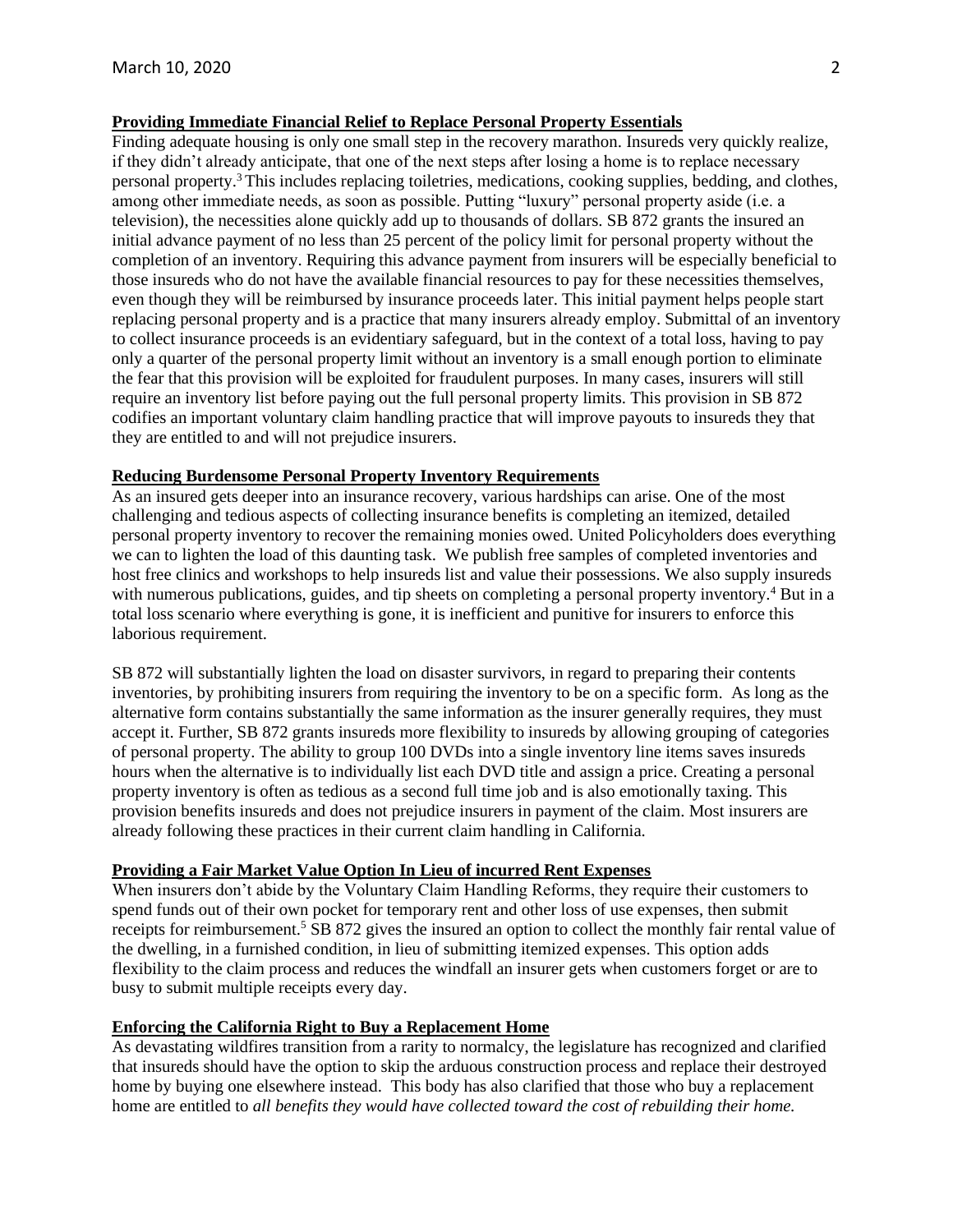Those benefits include upgrades that would have been required to comply with local building codes, and extended coverages.<sup>6</sup>

However, *some* insurers are continuing to withhold a portion of benefits by deducting the value of land under the purchased home from the amount they pay the insured in settlement of their dwelling claim. We have been persistent in urging insureds to push back and fight against the land value deduction, which has never been on firm legal ground to begin with.<sup>7</sup> SB 872 will resolve this issue once and for all by prohibiting insurers from forcing their insureds to buy lesser value dwellings, borrow money or come up with cash out of their own pockets. This provision eliminates an unfair and troublesome deduction often not discovered by insureds until they've already found a home of similar value and need to close escrow. Homeowners should not be penalized for exercising their clear legal right to replace a destroyed home by buying one of comparable value. SB 872 will remedy this situation.

### **United Policyholders**

"We" are United Policyholders ("UP"). UP is a non-profit  $501(c)(3)$  organization that informs, helps, and speaks for insurance consumers in California and across the nation. UP is funded by donations and grants and is supported by volunteer labor. UP does not sell insurance or accept funding from insurance companies. At [www.uphelp.org,](http://www.uphelp.org/) UP offers a variety of resources and tools for handling the claim process. UP has been advocating for California insureds, including wildfire survivors, since the 1991 Oakland-Berkley Firestorm. UP has devoted significant time and resources over the past few years advocating to local and state officials that the changes SB 872 proposes are needed and beneficial.

Thank you for your time and consideration on this important matter.

Sincerely,

an Bal

Amy Bach, Executive Director

cc: Sen. Susan Rubio Hugh Slayden Brian Flemmer